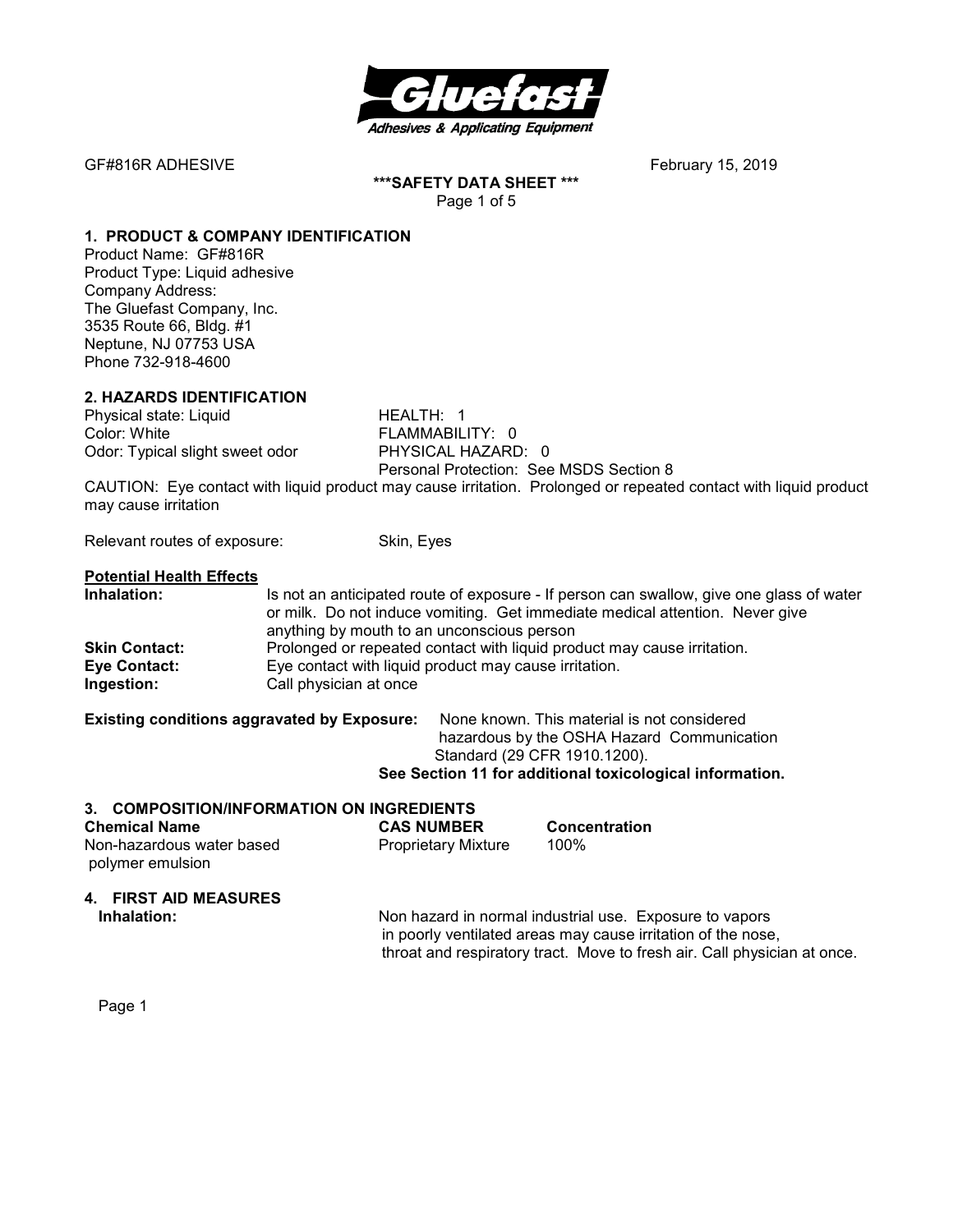

## **\*\*\*SAFETY DATA SHEET \*\*\***

Page 2 of 5

**Skin contact:** Prolonged or repeated contact with liquid may cause irritation.Wash affected area with soap and water. Launder contaminated clothing before reuse. **Eye contact:** Flush immediately with water for 15 minutes. Consult a physician if irritation persists.<br> **Ingestion:** Not an anticipated route of exposure. Small amounts are not anticipated to be harmfu Not an anticipated route of exposure. Small amounts are not anticipated to be harmful. Do not induce vomiting. Get immediate medical attention. Never give anything by mouth to an unconscious person

| <b>5. FIRE FIGHTING MEASURES</b>        |                                                                                                                                                                   |
|-----------------------------------------|-------------------------------------------------------------------------------------------------------------------------------------------------------------------|
| Flash point:                            | Non applicable                                                                                                                                                    |
| Auto ignition temperature:              | Not applicable                                                                                                                                                    |
| Flammable/Explosive limits - lower:     | Not applicable                                                                                                                                                    |
| Flammable/Explosive limits - upper:     | Not applicable                                                                                                                                                    |
| <b>Extinguishing media:</b>             | Non-flammable in liquid state; use water spray (fog), foam, dry chemical or<br>carbon dioxide on dried product.                                                   |
| <b>Special firefighting procedures:</b> | Fire fighters should wear positive pressure self-contained<br>breathing apparatus (SCBA). Wear full protective clothing.                                          |
| Unusual fire or explosion hazards:      | There is the possibility of pressure build-up in closed containers when heated.<br>Water spray may be used to cool the containers.                                |
| <b>Hazardous combustion products:</b>   | Incomplete combustion can yield low molecular weight hydrocarbons, carbon<br>monoxide.                                                                            |
| 6. ACCIDENTAL RELEASE MEASURES          |                                                                                                                                                                   |
|                                         | Dike if necessary, contain spill with inert absorbent and transfer to containers for<br>disposal. Keep spilled product out of sewers, watersheds or water systems |
| <b>Environmental precautions:</b>       | Do not allow material to contaminate ground water system.<br>No special environmental precautions required.                                                       |

**Clean-up methods: Spills should be taken up with suitable absorbent and**  placed in containers. Spill area can be washed with water; collect wash water for approved disposal. Do not flush to storm sewer or waterway. Contact state or town municipalities for proper disposal instructions. **7. HANDLING AND STORAGE** 

**Handling:** Store at room temperature. Rotate stock using oldest material first. **Storage:**. Shelf life six months. *KEEP FROM FREEZING*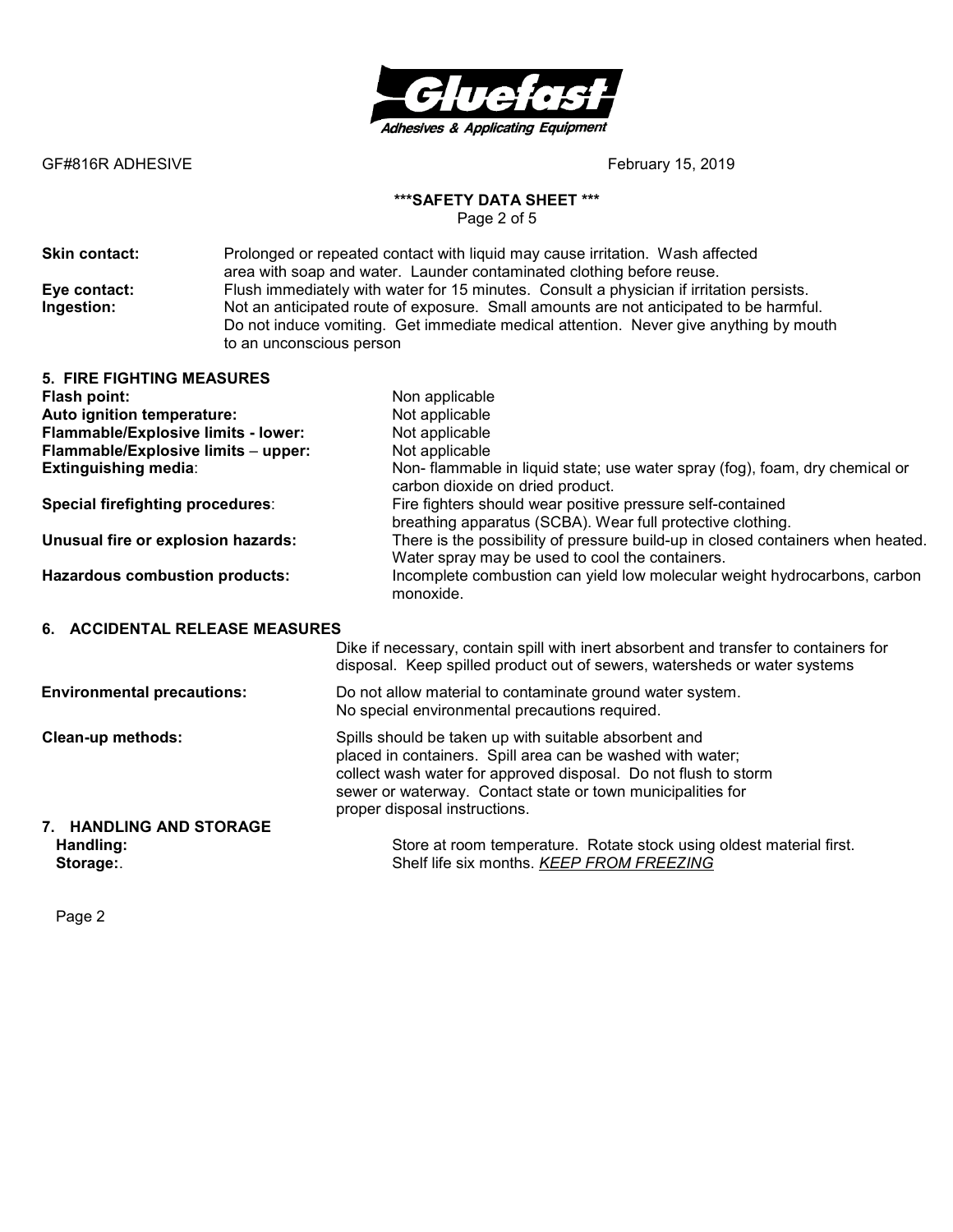

#### **\*\*\*SAFETY DATA SHEET \*\*\***  Page 3 of 5

#### **8. EXPOSURE CONTROLS/PERSONAL PROTECTION**

**Employers should complete an assessment of all workplaces to determine the need for, and selection of, proper exposure controls and protective equipment for each task performed.** 

| <b>Hazardous components</b>             | <b>ACGIH TLV</b>                                            | <b>OSHA PEL</b> | <b>AIHA WEEL</b> | <b>OTHER</b> |
|-----------------------------------------|-------------------------------------------------------------|-----------------|------------------|--------------|
| None                                    | None                                                        | None            | None             | None         |
|                                         |                                                             |                 |                  |              |
| <b>Engineering controls:</b>            | General room ventilation is usually adequate. Local         |                 |                  |              |
|                                         | exhaust ventilation is recommended when general             |                 |                  |              |
|                                         | ventilation is not sufficient to control airborne           |                 |                  |              |
|                                         | contamination.                                              |                 |                  |              |
| <b>Respiratory protection:</b>          | No personal respiratory protective equipment normally       |                 |                  |              |
|                                         | required. Where the potential exists for exposure to        |                 |                  |              |
|                                         | decomposition products due to heating or elevated           |                 |                  |              |
|                                         | temperatures, wear NIOSH approved respiratory               |                 |                  |              |
|                                         | protection as appropriate. Observe OSHA regulations         |                 |                  |              |
|                                         | for respiratory use (29 CFR 1910.134).                      |                 |                  |              |
| <b>Eyeface protection:</b>              | Safety goggles or safety glasses with side shields. Full    |                 |                  |              |
|                                         | face protection should be used if the potential for         |                 |                  |              |
|                                         | splashing or spraying of product exists.                    |                 |                  |              |
| <b>Skin protection:</b>                 | Use impermeable gloves and protective clothing as necessary |                 |                  |              |
|                                         | to prevent skin contact. Wear suitable protective clothing. |                 |                  |              |
| 9. PHYSICAL AND CHEMICAL PROPERTIES     |                                                             |                 |                  |              |
| <b>Physical state:</b>                  | Liquid                                                      |                 |                  |              |
| Color:                                  | White                                                       |                 |                  |              |
| Odor:                                   | Typical slight sweet odor                                   |                 |                  |              |
| <b>Odor threshold:</b>                  | Not available                                               |                 |                  |              |
| Ph:                                     | $4 - 6$                                                     |                 |                  |              |
| <b>Vapor Pressure:</b>                  | Not applicable                                              |                 |                  |              |
| <b>Boiling Point/range:</b>             | >212F                                                       |                 |                  |              |
| <b>Freezing Point/range:</b>            | Below 32°F                                                  |                 |                  |              |
| <b>Specific gravity:</b>                | 1.080<br>0.62                                               |                 |                  |              |
| Vapor density:<br><b>Flash Point:</b>   |                                                             |                 |                  |              |
| Flammable/Explosive limits - lower:     | Not applicable<br>Not applicable                            |                 |                  |              |
| Flammable/Explosive limits - upper:     | Not applicable                                              |                 |                  |              |
| <b>Autoignition temperature:</b>        | Not applicable                                              |                 |                  |              |
| <b>Evaporation rate:</b>                | 1 (Water)                                                   |                 |                  |              |
| <b>Solubility in water:</b>             | <b>Miscible</b>                                             |                 |                  |              |
| Partition coefficient (n-octanol/water) | Not available                                               |                 |                  |              |
| Non-volatiles:                          | 55-58%                                                      |                 |                  |              |
|                                         |                                                             |                 |                  |              |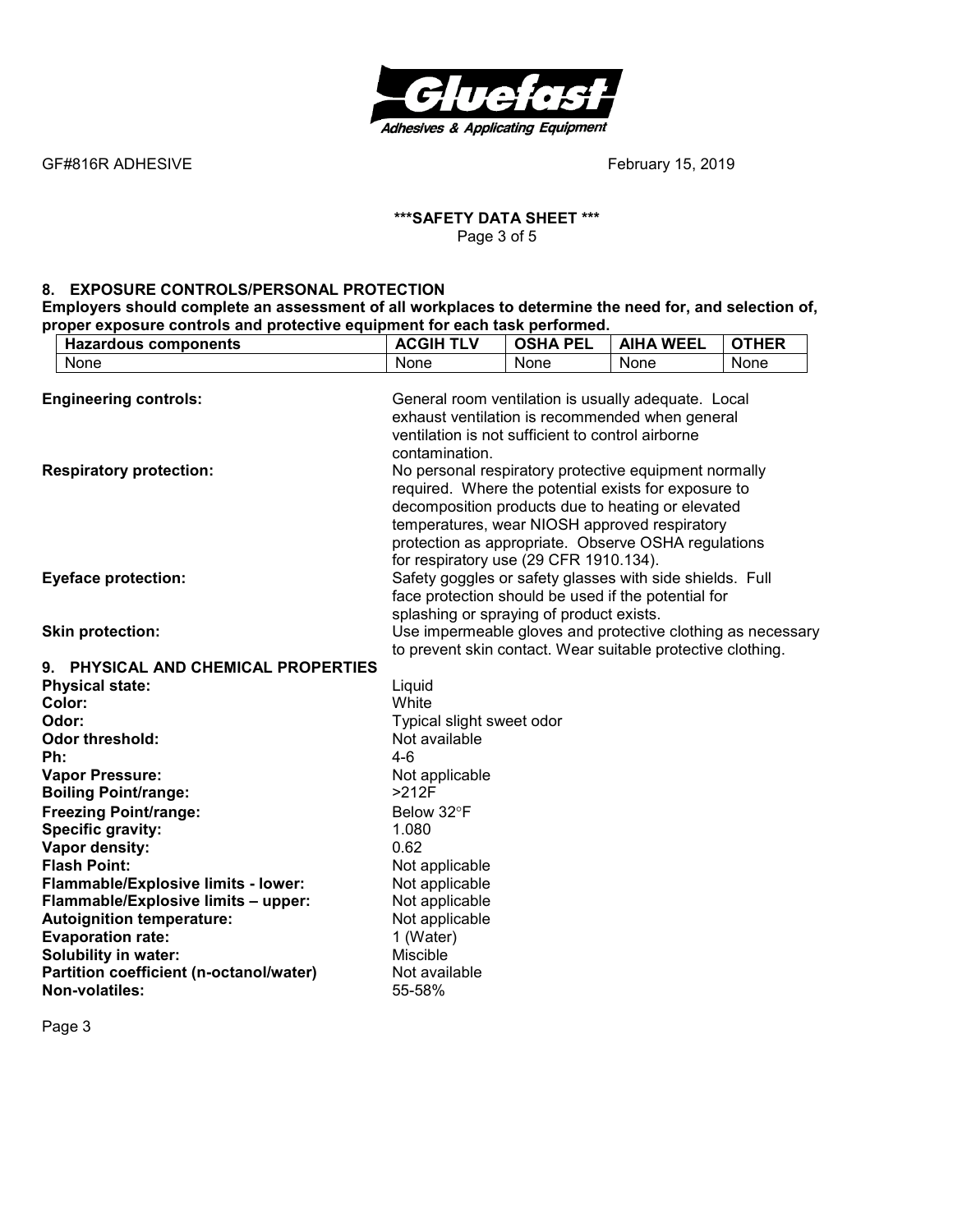

## **\*\*\*SAFETY DATA SHEET \*\*\***

Page 4 of 5

# **10. STABILITY AND REACTIVITY**

| Stability                        | Stable                           |
|----------------------------------|----------------------------------|
| Hazardous reactions:             | Will not occur.                  |
| Hazardous decomposition products | Carbon Monoxide, carbon dioxide  |
| Incompatible materials:          | Materials that react with water. |
| Conditions to avoid:             | Do not freeze.                   |

# **11. TOXICOLOGICAL INFORMATION**

| <b>Hazardous components</b> | <b>NTB Carcinogen</b> | <b>IARC Carcinogen</b> | <b>OSHA Carcinogen</b><br>(Specifically Regulated) |
|-----------------------------|-----------------------|------------------------|----------------------------------------------------|
| None                        | None                  | Vinvl Acetate          | <b>None</b>                                        |
|                             |                       |                        |                                                    |
| <b>Hazardous components</b> |                       | <b>Health Effects/</b> |                                                    |
|                             |                       | <b>Target Organs</b>   |                                                    |
| None                        |                       | None                   |                                                    |

# **12. ECOLOGICAL INFORMATION**

Ecological information: N/A

#### **13. DISPOSAL CONSIDERATIONS**

| Information provided is for unused product only. |                                                                                                                                                                                                                                          |  |  |
|--------------------------------------------------|------------------------------------------------------------------------------------------------------------------------------------------------------------------------------------------------------------------------------------------|--|--|
| Recommended method of disposal:                  | Legal disposition of waste is the responsibility of the owner/generator of the<br>waste. Applicable federal, state and/or local regulations must be followed during<br>treatment, storage, or disposal of waste containing this product. |  |  |
| Hazardous waste number:                          | Not a RCRA hazardous waste.                                                                                                                                                                                                              |  |  |

## **14. TRANSPORT INFORMATION**

| U.S. Department of Transportation Ground (49 CFR)                                         |                                       |  |
|-------------------------------------------------------------------------------------------|---------------------------------------|--|
| Proper shipping name:                                                                     | GF816RGL, GF816RPL, GF816RDR          |  |
| Hazard class or division:                                                                 | None                                  |  |
| Identification number:                                                                    | <b>None</b>                           |  |
| Packing group:                                                                            | Carton, 5-gallon pail, 55 gallon drum |  |
| Product is not regulated, non hazardous and not restricted for transport by air or water. |                                       |  |
|                                                                                           |                                       |  |